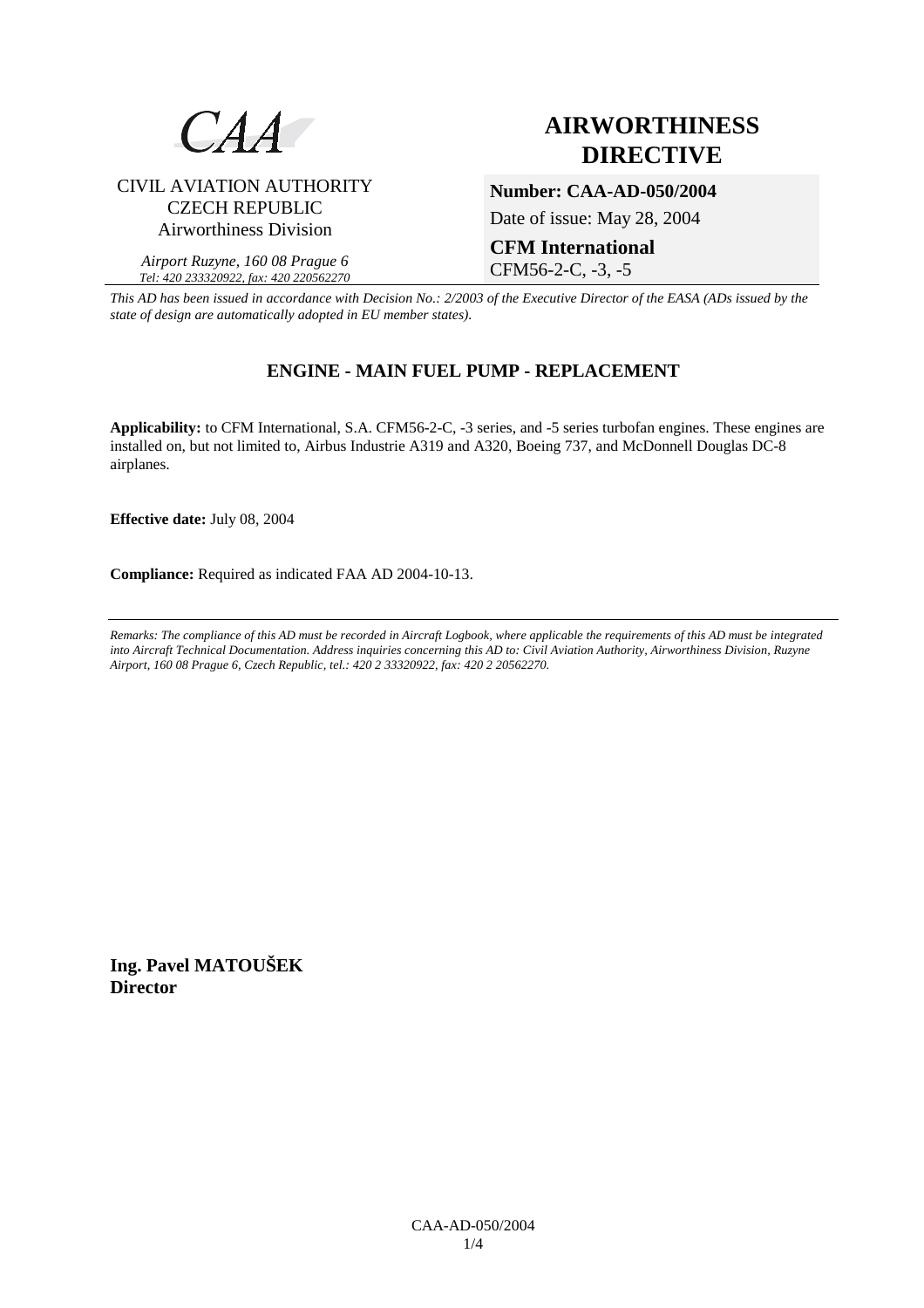#### **2004-10-13 CFM International, S.A**.: Amendment 39-13643. Docket No. 2002-NE-26-AD.

#### *Applicability*

This airworthiness directive (AD) applies to CFM International, S.A. CFM56-2-C, -3 series, and -5 series turbofan engines. These engines are installed on, but not limited to, Airbus Industrie A319 and A320, Boeing 737, and McDonnell Douglas DC-8 airplanes.

**Note 1**: This AD applies to each engine identified in the preceding applicability provision, regardless of whether it has been modified, altered, or repaired in the area subject to the requirements of this AD. For engines that have been modified, altered, or repaired so that the performance of the requirements of this AD is affected, the owner/operator must request approval for an alternative method of compliance in accordance with paragraph (f) of this AD. The request should include an assessment of the effect of the modification, alteration, or repair on the unsafe condition addressed by this AD; and, if the unsafe condition has not been eliminated, the request should include specific proposed actions to address it.

#### **Compliance**

Compliance with this AD is required at the next engine shop visit, or main fuel pump replacement, whichever is earlier, after the effective date of this AD, but no later than January 1, 2007, unless already done.

To prevent main fuel pump bearing failures resulting in fuel nozzle clogging, low pressure turbine (LPT) case burnthrough, and damage to the airplane, do the following:

#### **Main Fuel Pumps Installed on CFM56-2-C Engines**

(a) For CFM56-2-C engines, do the following:

(1) Remove from service main fuel pumps part number (P/N) 301- 779-002-0.

(2) For all CFM56-2-C series engines that have incorporated CFM International Service Bulletin (SB) (CFM56-2) 73-081, remove from service main fuel pumps P/N 301-776-101-0, P/N 301-776-102-0, P/N 301-776-103-0, P/N 301-776-104-0, P/N 301-776-105-0, P/N 301-776- 106-0, P/N 301-776-108-0, P/N 301-776-109-0, P/N 301-776- 110-0, P/N 301-776-111-0, P/N 301-776-112-0, and P/N 301-776-113-0.

(3) For all CFM56-2-C series engines that have incorporated SB (CFM56-3) 73-087, remove from service main fuel pumps P/N 301-778- 801-0, P/N 301-778-802-0, P/N 301-778-804-0, and P/N 301-778-805-0.

(4) For all CFM56-2-C engines that have incorporated SB (CFM56- 2-C) 73-A113, remove from service main fuel pumps P/N 301-779-006-0.

(5) Install a serviceable main fuel pump. Information on converting removed pumps into serviceable pumps can be found in SB (CFM56-2) 73-0104, Revision 3, dated December 17, 2003.

#### **Main Fuel Pumps Installed on CFM56-3 Series Engines**

(b) For CFM56-3 series engines, do the following:

(1) Remove main fuel pumps P/N 301-779-002-0.

(2) For all CFM56-3 series engines that have incorporated SB (CFM56-3) 73-A129, remove from service main fuel pumps P/N 301-779- 006-0.

(3) For all CFM56-3 series engines that have incorporated SB (CFM56-3) 73-087, remove from service main fuel pumps P/N 301-778- 801-0, P/N 301-778-802-0, P/N 301-778-804-0, and P/N 301-778-805-0.

(4) Install a serviceable main fuel pump. Information on converting removed pumps into serviceable pumps can be found in SB (CFM56-3) 73-0120, Revision 5, dated December 17, 2003.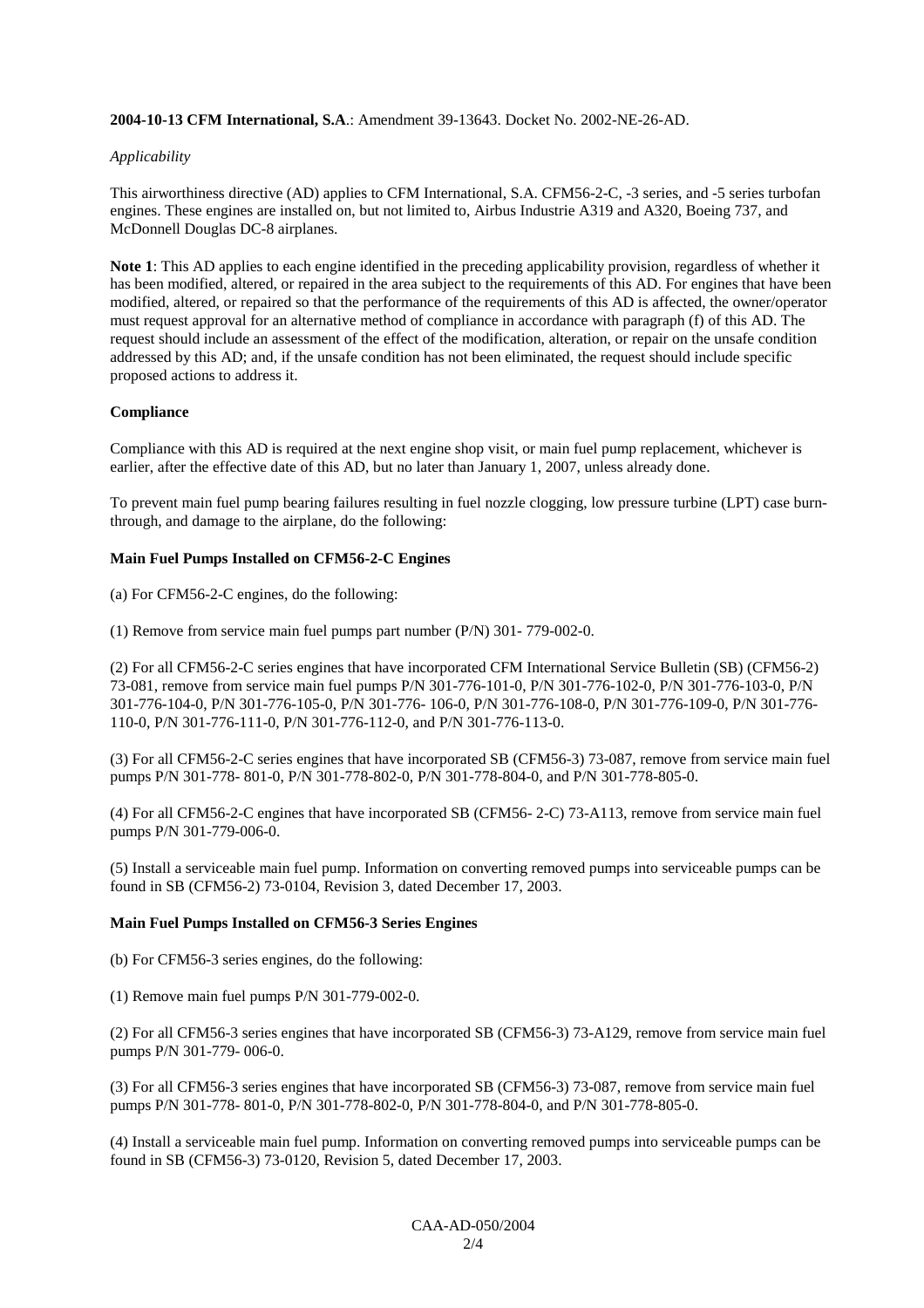#### **Main Fuel Pumps Installed on CFM56-5 Series Engines**

(c) For CFM56-5 series engines, do the following:

(1) Remove main fuel pumps P/N 301-785-502-0.

(2) For all CFM56-5 series engines that have incorporated SB (CFM56-5A) 73-A143, remove from service main fuel pumps P/N 301-785- 504-0.

(3) Install a serviceable main fuel pump. Information on converting removed pumps into serviceable pumps can be found in SB (CFM56-5A) 73-0126, Revision 4, dated December 17, 2003.

#### **Do Not Install Main Fuel Pumps**

(d) After the effective date of this AD, do not install the following P/N main fuel pumps onto any engine:

(1) For all engines: P/N 301-779-002-0, P/N 301-779-006-0, P/N 301-785-502-0, and P/N 301-785-504-0.

(2) For CFM56-2-C engines that have incorporated SB (CFM56-2-C) 73-081 but have not incorporated SB (CFM56-2-C) 73-0104: P/N 301- 776-101-0, P/N 301-776-102-0, P/N 301-776-103-0, P/N 301-776-104-0, P/N 301-776-105-0, P/N 301-776-106-0, P/N 301-776-108-0, P/N 301- 776-109-0, P/N 301-776-110-0, P/N 301-776- 111-0, P/N 301-776-112-0, and P/N 301-776-113-0.

(3) For CFM56-2-C engines that have incorporated SB (CFM56-3) 73-087 but have not incorporated SB (CFM56-3) 73-0120: P/N 301-778- 801-0, P/N 301-778-802-0, P/N 301-778-804-0, and P/N 301-778-805-0.

(4) For CFM56-3 series engines that have incorporated SB (CFM56- 3) 73-087 but have not incorporated SB (CFM56-3) 73-0120: P/N 301- 778-801-0, P/N 301-778-802-0, P/N 301-778-804-0, and P/N 301-778- 805-0.

#### **Definition**

(e) An engine shop visit is defined as any maintenance that includes the separation of an engine casing flange.

#### **Alternative Methods of Compliance (AMOC)**

(f) An AMOC or adjustment of the compliance time that provides an acceptable level of safety may be used if approved by the Manager, Engine Certification Office (ECO). Operators must submit their request through an appropriate FAA Principal Maintenance Inspector, who may add comments and then send it to the Manager, ECO.

**Note 2**: Information concerning the existence of approved alternative methods of compliance with this airworthiness directive, if any, may be obtained from the ECO.

#### **Special Flight Permits**

(g) Special flight permits may be issued in accordance with § § 21.197 and 21.199 of the Federal Aviation Regulations (14 CFR 21.197 and 21.199) to operate the aircraft to a location where the requirements of this AD can be done.

#### **Documents That Have Been Incorporated by Reference**

(h) None.

#### **Effective Date**

(i) This amendment becomes effective on June 24, 2004.

#### **Footer Information**

Issued in Burlington, Massachusetts, on May 13, 2004. Peter A. White,